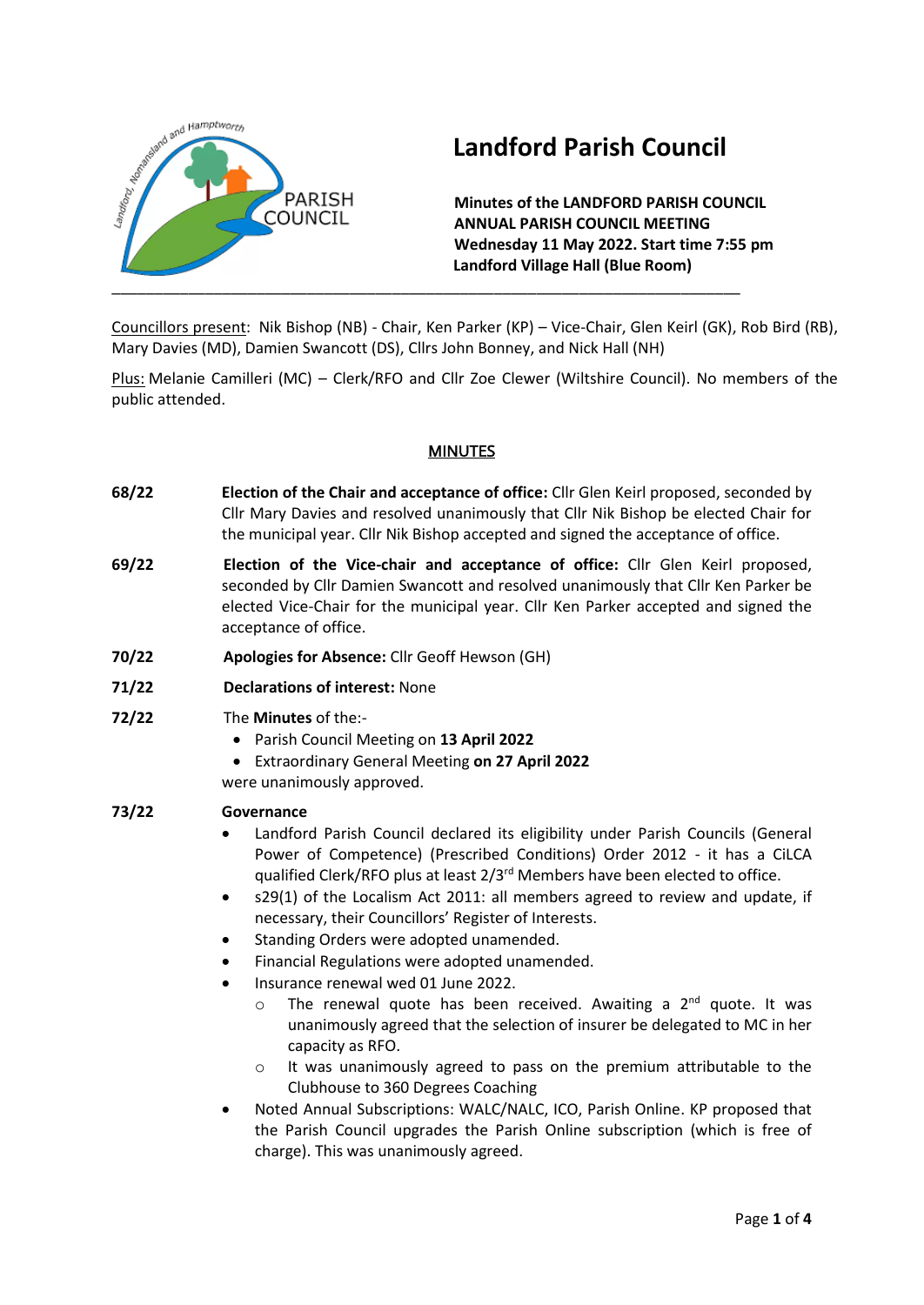- Noted Community Heartbeat Annual Support Agreements (Defibs NML Rec Grd and Landford Village Hall)
- Noted Annual RoSPA Safety Inspection October 2022
- Internal Auditor for 2022/23 AGAR: John K Murray (DMS, FCPFA, Chartered Public Finance Accountant) appointed.
- Noted External auditor appointed is PKF Littlejohn.
- Noted grass cutting contract for Landford Rec Grd is with Bawdens.
- Noted grass cutting contract for NML Rec Grd is with Ben Armstrong.
- Noted Hamptworth grass cutting and bus shelter maintenance contract is with Garth Everett.
- Noted bin collection contracts are with Idverde and Suez.
- Noted electricity supply contracts for NML RR and Landford Rec Grd Pavilion is with SSE.
- Noted water waste and drainage services contract for NML RR is with Business Stream.
- Noted water supply contract for NML RR is with Bournemouth Water.
- Noted Landford Toilet Cleaning Contract is with Julie King.
- Noted Hedge Cutting at Landford Rec Grd is carried out annually by Chris Penny
- Councillor assignment of responsibilities, memberships of groups and committees, and representatives to external bodies: all agreed would remain as-is. Cllr Nick Hall allocated Landford Rec Grd, Comms and potentially Maybush Copse (subject to review of the Action Plan). Green/Eco portfolio to be considered at the June meeting.
- Note agreements for use of Landford Rec Grd are with BCC and Forest Fitness

#### **74/22 Finance**

i) Annual Governance and Accountability Return 2021/22 Form 3

- i. the Annual Internal Audit Report: the internal auditor reported he had no matters to bring to the Council's attention.
- ii. Section 1 Annual Governance Statement: completed, approved, and signed
- iii. Bank Reconciliation: approved
- iv. Section 2 Accounting Statements: completed, approved, and signed
- v. Explanation of Variances Report: approved
- vi. The Notice of Public Rights and Publication of Unaudited Annual Governance & Accountability Return will be published on 30 May 2022 with dates set for the inspection period Monday 13 June 2022 – Friday 22 June 2022.
- ii) The Cash Flow Report and payments were unanimously approved

#### **Account Balances**

Unity Trust Bank 05 May 2022: £49,073.90

Nationwide Business 95-day Saver 05 May 2022: £22,000.00

**Payments**

| Payee                        | <b>Detail</b>                                                               | Amount £ (incl vat) | <b>Method</b> |
|------------------------------|-----------------------------------------------------------------------------|---------------------|---------------|
| <b>Pennon Water Services</b> | <b>Water for Pavilion</b>                                                   | 4.50                | DD            |
| Source for Business          | Waste Services (01 April 2022-31 March 2023) NML<br>RR                      | 103.29              | DD            |
| Suez                         | <b>Bins NML Rec Grd</b>                                                     | 69.35               | DD            |
| M Camilleri                  | Monthly gross salary                                                        | 2095.25             | S/O           |
| 1&1                          | Website domain renewal 24 mths (April 2022 - April<br>2024) + Email storage | 29.98               | DD            |
| Julie King                   | Cleaning products Landford Toilets                                          | 154.82              | <b>BACS</b>   |
| Parish Online                | Subscription                                                                | 54.00               | <b>BACS</b>   |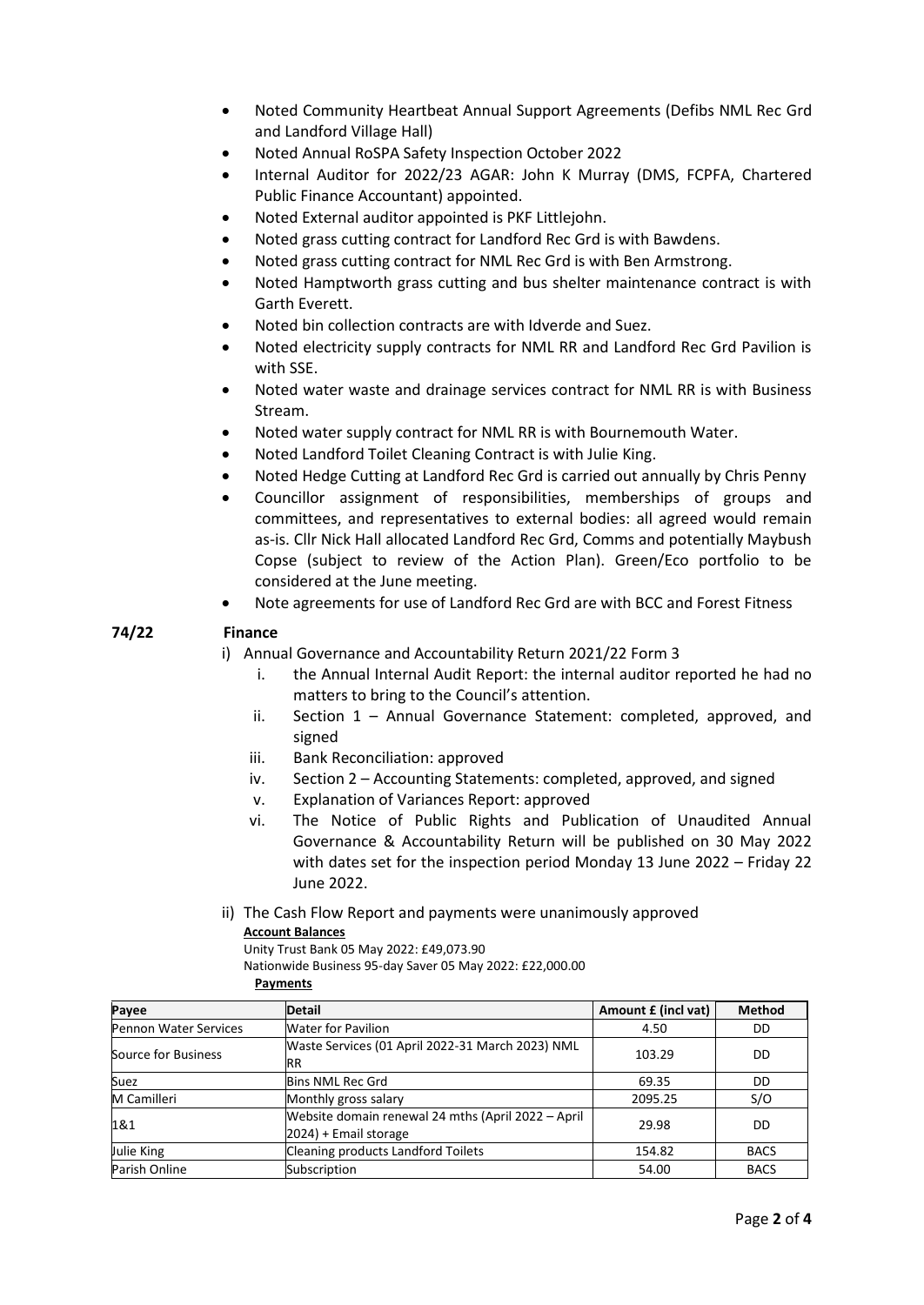| <b>I</b> dverde       | Bins Landford Rec Grd & NML Rec Grd    | 123.75    | <b>BACS</b> |
|-----------------------|----------------------------------------|-----------|-------------|
| John K Murray         | Internal Audit fee                     | 175.00    | <b>BACS</b> |
| Elan City             | Solar Panel SID                        | 2,005.40  | <b>BACS</b> |
| Landford Village Hall | 16 March Blue Room hire 2.25hrs @£8/hr | 18.00     | <b>BACS</b> |
| <b>M</b> Camilleri    | <b>Expenses and reimbursements</b>     | 113.21    | <b>BACS</b> |
|                       | Total debit                            | £4,946.55 |             |

| Receipts |  |
|----------|--|
|          |  |

| Payee                    | <b>Detail</b>                             | Amount £   | <b>Method</b> |
|--------------------------|-------------------------------------------|------------|---------------|
| Member of public         | Hire of NML RR                            | 30.00      | <b>BACS</b>   |
| Member of public         | Hire of NML RR                            | 20.00      | <b>BACS</b>   |
| <b>Wiltshire Council</b> | Precept $-1st$ instalment                 | 20,000.00  | <b>BACS</b>   |
| <b>SSE</b>               | Refund                                    | 286.05     | <b>BACS</b>   |
| <b>Forest Fitness</b>    | Use of Landford Rec Grd (monthly payment) | 35.00      | <b>BACS</b>   |
| Member of public         | Hire of NML RR                            | 5.00       | <b>BACS</b>   |
|                          | Total credit                              | £20.376.05 |               |

#### **75/22 Planning**

- i) To consider applications received (see Planning Schedule for decisions)
- ii) Article 4 Direction to remove permitted development rights (Schedule 2, Part 4, Class B) for larger and all new temporary campsites has now been confirmed. National permitted development rights for temporary land uses (including camping) have reverted back to 28 days per annum for 2022.
- iii) Article 4 Direction New Road 1975 when Salisbury District Council was the planning authority. Implications for WC and NFNPA and LPC when considering planning applications
- iv) Temporary Planning for Gypsy Site Brambley Hedge, Latchmore Drove. Noted this expires 20 June 2022.

#### **76/22 Speed limits across the parish**

i) Consideration on ways to manage speeds, including working with Community Speed Watch and WC Highways. MC to contact Graham Axtell and Paul Shaddock and request a site visit for Hamptworth & Lyburn.

#### **77/22 Landford Rec Grd and NML Play Park**

- i) To consider the quotation for Landford Rec Grd 'weed and feed' treatment. Unanimously agreed to defer the decision pending site inspection by GK, JB, and NH. June Agenda.
- ii) Purchase of Table Tennis Table for NML Rec Grd
	- a. Cllrs Bonney, Bird, and Swancott reported back on their site visit and identified a potential space to locate the TTT. MC to acquire quotes for installing a base – from Vitaplay and a local tradesperson (NB to send MC contact details)
	- b. Landford Village Hall are currently considering response on financial support for the purchase
	- c. LPCP are currently considering response on financial support for the purchase
	- d. SWAB funding missed the May meeting and next one not until Sept (so will have missed a summer installation if LPC wait). It was unanimously agreed to wait for response from VH and LPCP.
- iii) Request from member of the public to instal a Basketball hoop/stand at the NML Play Park. It was agreed that MC should direct their request to 360 in the first instance.